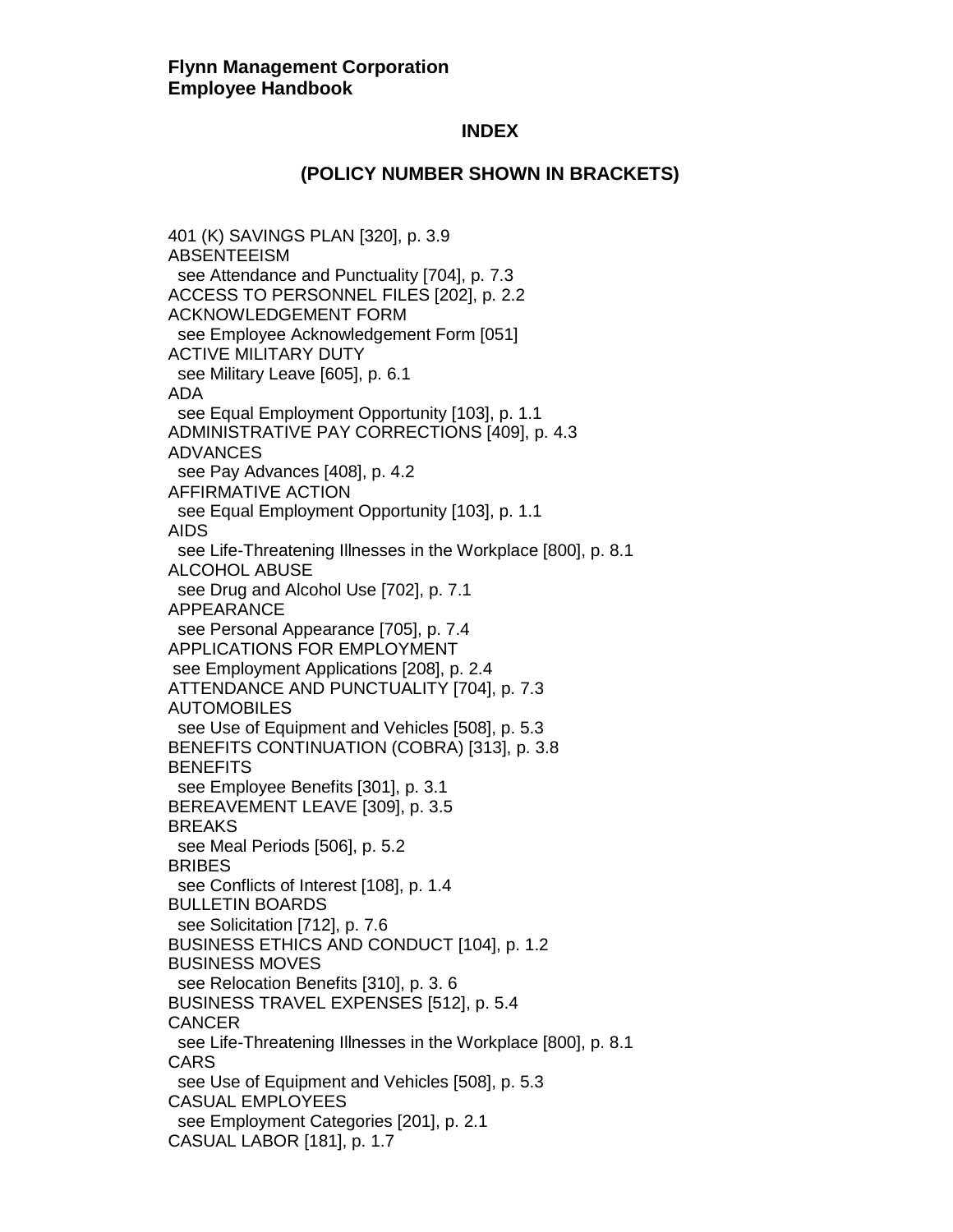# **(POLICY NUMBER SHOWN IN BRACKETS)**

CHECK DISTRIBUTION see Paydays [403], p. 4. 1 CLOSING, EMERGENCY see Emergency Closings [510], p. 5.3 COMPANY PROPERTY see Return of Property [706], p. 7.4 see Use of Equipment and Vehicles [508], p. 5. 3 see Use of Phone and Mail Systems [504], p. 5.1 COMPUTER AND E-MAIL USAGE [516], p. 5.5 **COMPUTERS**  see Computer and E-mail Usage [516], p. 5.5 **CONDUCT**  see Business Ethics and Conduct [104], p. 1.2 **CONFIDENTIALITY**  see Non-Disclosure [112], p. 1.5 CONFLICTS OF INTEREST [108], p. 1.4 COPYRIGHT LAW see Computer and E-mail Usage [516], p. 5.5 CORRECTIVE ACTIONS see Progressive Discipline [716], p. 7. 7 COURT APPEARANCE see Jury Duty [311], p. 3.7 see Witness Duty [312], p. 3.7 DEATH IN FAMILY see Bereavement Leave [309], p. 3.5 DEDUCTIONS FROM PAY see Pay Deductions and Setoffs [410], p. 4.3 DESK INSPECTIONS see Security Inspections [710], p. 7.5 DINNER BREAKS see Meal Periods [506], p. 5.2 DIRECT DEPOSIT [482], p. 4.3 DISABILITY ACCOMMODATION [114], p. 1.6 **DISASTERS**  see Emergency Closings [510], p. 5.3 DISCHARGE OF EMPLOYEE See Employment Termination [405], p. 4.2 DISCIPLINARY PROCEDURES see Progressive Discipline [716], p. 7.7 **DISCIPLINE**  see Employee Conduct and Work Rules [701], p. 7.1 see Progressive Discipline [716], p. 7.7 DISCRIMINATION see Equal Employement Opportunity [103], p. 1.1 **DISEASES**  see Life Threatening Illnesses in the Workplace [800], p. 8.1 DISTRIBUTION OF LITERATURE see Solicitation [712], p. 7.6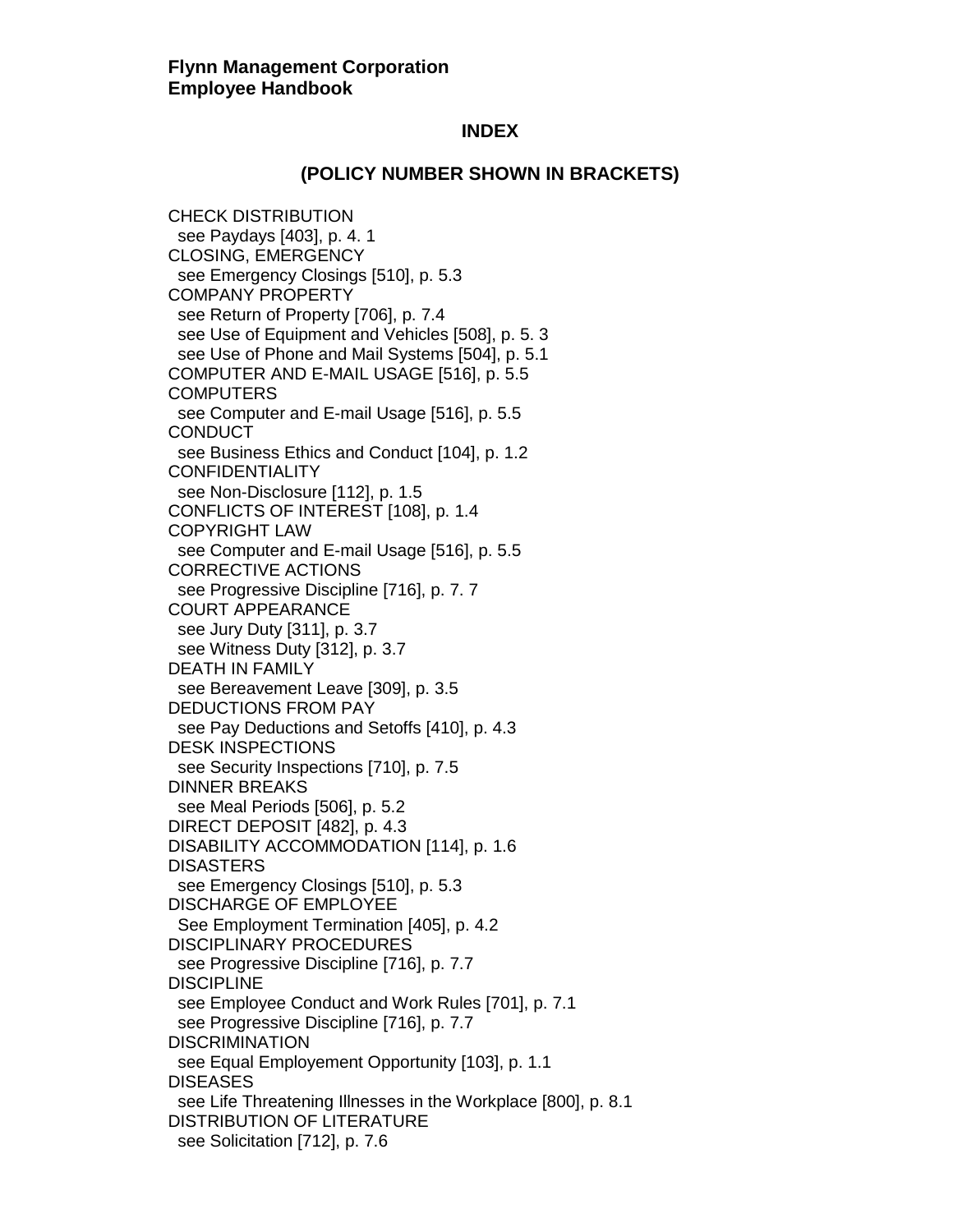# **(POLICY NUMBER SHOWN IN BRACKETS)**

DRESS CODE see Personal Appearance [705], p. 7.4 DRUG AND ALCOHOL USE [702], p. 7.1 DRUG TESTING [714], p. 7.6 E-MAIL see Computer and E-mail Usage [516], p. 5.5 EDUCATIONAL ASSISTANCE [314], p. 3.8 EEO see Equal Employment Opportunity [103], p. 1.1 ELECTIONS see Time Off to Vote [308], p. 3.5 ELECTRONIC COMMUNICATIONS see Internet Usage [517] , p. 5.6 EMERGENCY CLOSINGS [510], p. 5.3 EMPLOYEE ACKNOWLEDGEMENT FORM [51] EMPLOYEE BENEFITS [301], p. 3.1 EMPLOYEE CONDUCT AND WORK RULES [701], p. 7.1 EMPLOYEE FILES see Access to Personnel Files [202], p. 2.2 EMPLOYEES ON PROPERTY [707] P. 7.5 EMPLOYMENT POSITIONS [209] P. 2.4 EMPLOYEE RELATIONS [102], p. 1.1 EMPLOYEE RELOCATIONS see Relocation Benefits [310], p. 3.6 EMPLOYEE TRAVEL see Business Travel Expenses [512], p. 5.4 EMPLOYEE WARNINGS see Progressive Discipline [716], p. 7. 7 EMPLOYMENT APPLICATIONS [208], p. 2.4 EMPLOYMENT CATEGORIES [201], p. 2.1 EMPLOYMENT REFERENCE CHECKS [203], p. 2.2 EMPLOYMENT TERMINATION [405], p. 4.2 EMPLOYMENT AT WILL see Employee Acknowledgement Form [051] see Employee Conduct and Work Rules [701], p. 7.1 see Employee Categories [201], p. 2.1 see Employment Termination [405], p. 4.2 see Nature of Employment [101], p. 1.1 see Probationary Period [205], p. 2.3 see Progressive Discipline [716], p. 7.7 ENVIRONMENTAL HEALTH AND SAFETY see Safety [501]. p. 5.1 EQUAL EMPLOYMENT OPPORTUNITY [103], p. 1.1 EQUIPMENT see Use of Equipment and Vehicles [508], p. 5.3 **ETHICS**  see Business Ethics and Conduct [104], p. 1.2 EXEMPT EMPLOYEES see Employment Categories [201], p. 2.1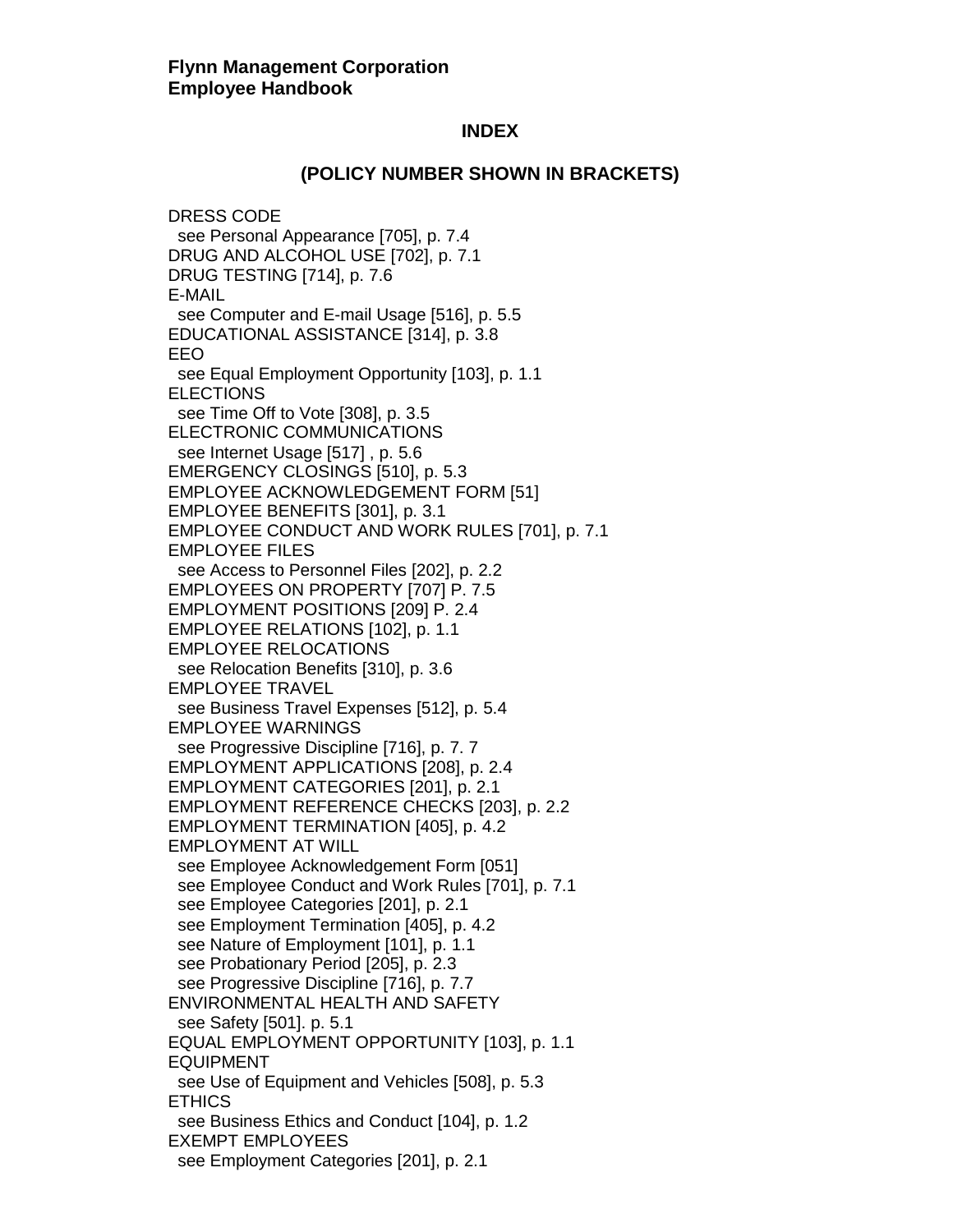#### **(POLICY NUMBER SHOWN IN BRACKETS)**

EXPENSE REPORTS see Business Travel Expenses [512], p. 5.4 EXPENSES, BUSINESS TRAVEL see Business Travel Expenses [512], p. 5.4 FAMILY AND MEDICAL LEAVE [601], p. 6.1 FLORIDA DRUG FREE WORKPLACE POLICY [\*\*], Following Section 7 FMLA see Family and Medical Leave [601], p. 6.1 FULL-TIME EMPLOYEES see Employment Categories [201], p. 2.1 FUNERAL LEAVE see Bereavement Leave [309], p. 3.5 GAS ALLOWANCE [509], p. 5.3 HARASSMENT see Sexual and Other Unlawful Harassment [703], p. 7.2 HEALTH AND SAFETY see Safety [501], p. 5.1 HEALTH INSURANCE [316], p. 3.9 HIRING OF RELATIVES [106], p. 1.2 HIRING OF TENANTS [105], p. 1.2 **HIV**  see Life Threatening Illnesses in the Workplace [800], p. 8.1 HOLIDAYS [305], p. 3.2 ILLNESS see Family and Medical Leave [601], p. 6.1 see Sick Leave Benefits [307], p. 3.4 ILLNESSES see Life Threatening Illnesses in the Workplace [800], p. 8.1 IMMIGRATION LAW COMPLIANCE [107], p. 1.3 INCLEMENT WEATHER CLOSING see Emergency Closings [510], p. 5.3 INITIAL EMPLOYEMENT PERIOD see Probationary Period [205], p. 2.3 INSPECTIONS, WORK AREA see Security Inspections [710], p. 7.5 INSURANCE, HEALTH see Health Insurance [316], p. 3.9 INSURANCE, WORKERS' COMP see Workers' Compensation Insurance [306], p. 3.3 INTERNET USAGE [517], p. 5.6 INVOLUNTARY TERMINATION see Employment Termination [405], p. 4.1 IRCA see Immigration Law Compliance [108], p. 1.3 JOB APPLICATIONS see Employment Applications [208], p. 2.4 JOB POSTING AND EMPLOYEE REFERRALS [116], p. 1.6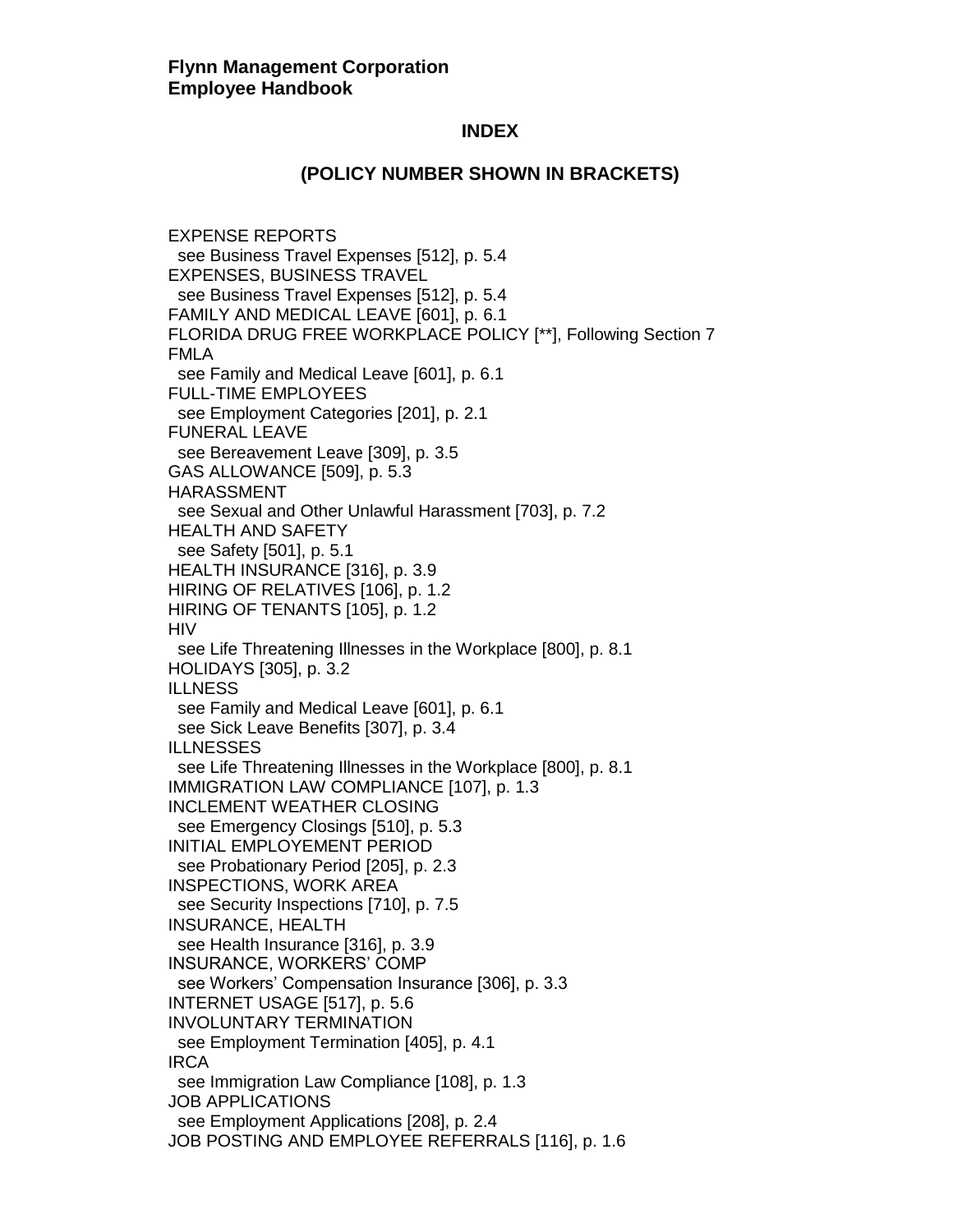#### **(POLICY NUMBER SHOWN IN BRACKETS)**

JOB REFERNECES see Employment Reference Checks [203], p. 2.2 JURY DUTY [311], p. 3.67 **KICKBACKS**  see Conflicts of Interest [108], p. 1.4 LATENESS see Attendance and Punctuality [704], p. 7.3 LAYOFF see Employment Termination [405], p. 4.2 LIFE-THREATENING ILLNESSES IN THE WORKPLACE [800], p. 8.1 LOCKER INSPECTIONS see Security Inspections [710], p. 7.5 LONG-TERM ILLNESS see Family and Medical Leave [601], p. 6.1 LUNCH BREAKS see Meal Period [506], p. 5.2 MAIL, PERSONAL USE OF see Use of Phone and Mail Systems [504], p. 5.1 MEAL PERIODS [506], p. 5.2 MEDICAL INSURANCE see Health Insurance [316], p. 3.9 MILITARY LEAVE [605], p.6.1 **MISCONDUCT**  see Employee Conduct and Work Rules [701], p. 7.1 MONITORING, COMPUTER see Computer and E-mail Usage [516], p. 5.5 MONITORING WORKPLACE see Workplace Monitoring [518], p. 5.7 MOONLIGHTING see Outside Employment [110], p. 1.5 **MOVES**  see Relocation Benefits [310], p. 3.6 NATURE OF EMPLOYMENT [101], p. 1.1 **NETIQUETTE**  see Internet Usage [517], p. 5.6 NON-DISCLOSURE [112], p. 1.5 NON-EXEMPT EMPLOYEES see Employment Categories [201], p. 2.1 OFFICE AND MASTER KEYS [582], p. 5.10 OFFICE PHONE AND MAIL SYSTEMS see Use of Phone and Mail Systems [504], p. 5.1 ORIENTATION PERIOD see Probationary Period [205], p. 2.3 OUTSIDE EMPLOYMENT [110], p. 1.5 OVERTIME [507], p. 5.2 PAID TIME OFF see Holidays [305], p. 3.2 see Sick Leave Benefits [307], p. 3.4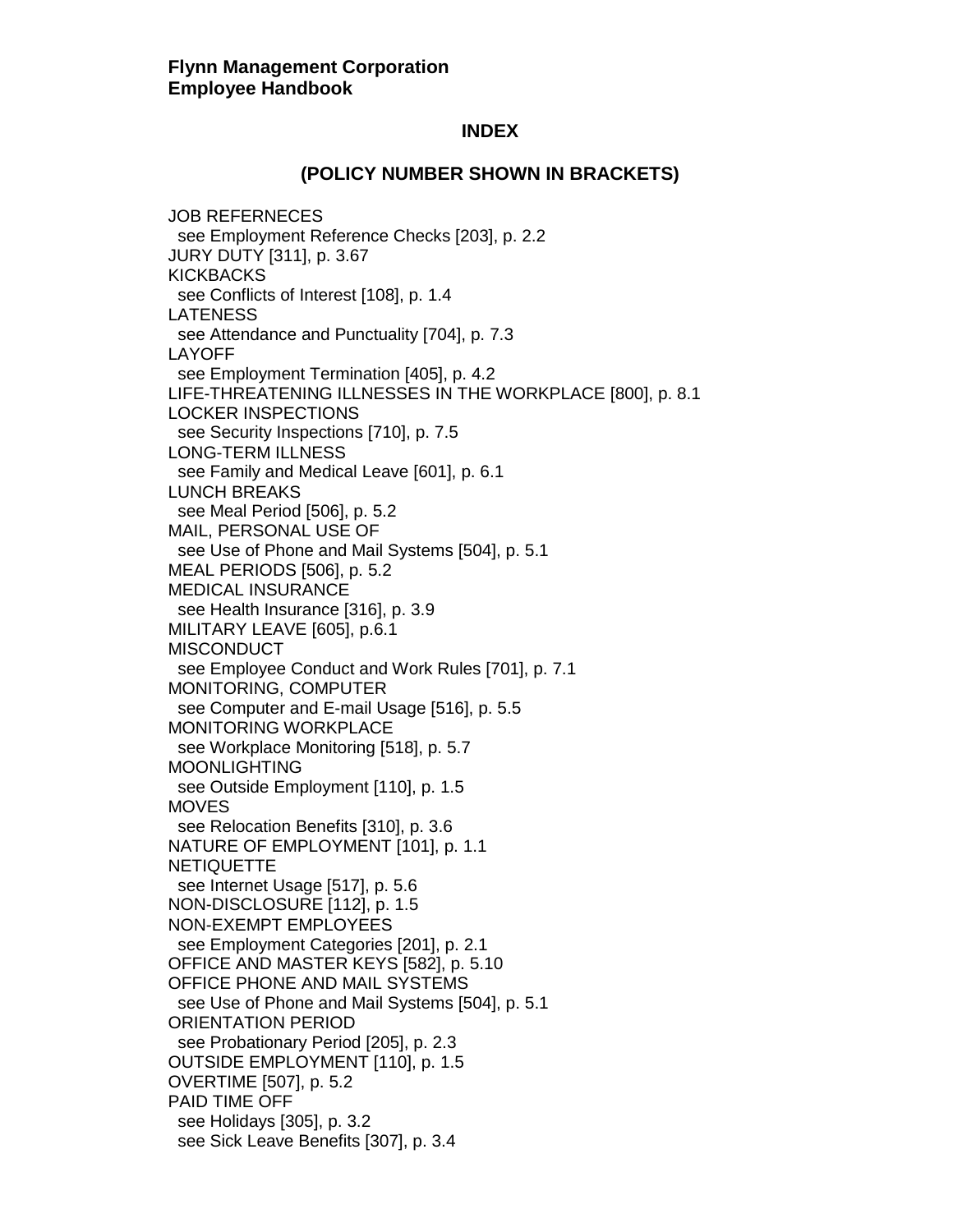#### **(POLICY NUMBER SHOWN IN BRACKETS)**

PART-TIME EMPLOYEES see Employment Categories [201], p. 2.1 PAY ADVANCES [408], p. 4.2 PAY CHECK ERRORS see Administrative Pay Corrections [409], p. 4.3 PAY CHECKS see Paydays [403], p. 4.1 PAY CORRECTIONS see Administrative Pay Corrections [409], p. 4.3 PAY DEDUCTIONS AND SETOFFS [410], p. 4.3 PAY PERIODS see Paydays [403], p. 4.1 PAYDAYS [403], p. 4.1 PAYROLL see Timekeeping [401], p. 4.1 PER DIEM EMPLOYEES see Employment Categories [201], p. 2.1 PERSONAL APPEARANCE [705], p. 7.4 PERSONAL CONDUCT see Employee Conduct and Work Rules [701], p. 7.1 PERSONAL USE OF OFFICE PHONE AND MAIL see Use of Phone and Mail Systems [504], p. 5.1 PERSONNEL DATA CHANGES [204], p. 2.3 PERSONNEL RECORDS see Access to Personnel Files [202], p. 2.2 **PREGNANCY**  see Family and Medical Leave [601], p. 6.1 PRIVACY see Workplace Monitoring [518], p. 5.7 PROBATIONARY PERIOD [205], p. 2.3 PROGRESSIVE DISCIPLINE [716], p. 7.7 PROPERTY see Return of Property [706], p. 7.4 PROPERTY CLASSIFICATIONS [209], p. 2.4 RECOMMENDATIONS OF FORMER EMPLOYEES [206], p.2.4 REFERENCE CHECKS see Employment Reference Checks [203], p. 2.2 REGULAR EMPLOYEES see Employment Categories [201], p. 2.1 REIMBURSEMENTS see Business Travel Expenses [512], p. 5.4 RELOCATION BENEFITS [310], p. 3.6 RENTING TO RELATIVES [106], p.1.2 RESERVE DUTY see Military Leave [605], p. 6.1 RESIDENT-EMPLOYEE BOUNDARIES [111], p.1.5 RESIGNATION [708], p. 7.5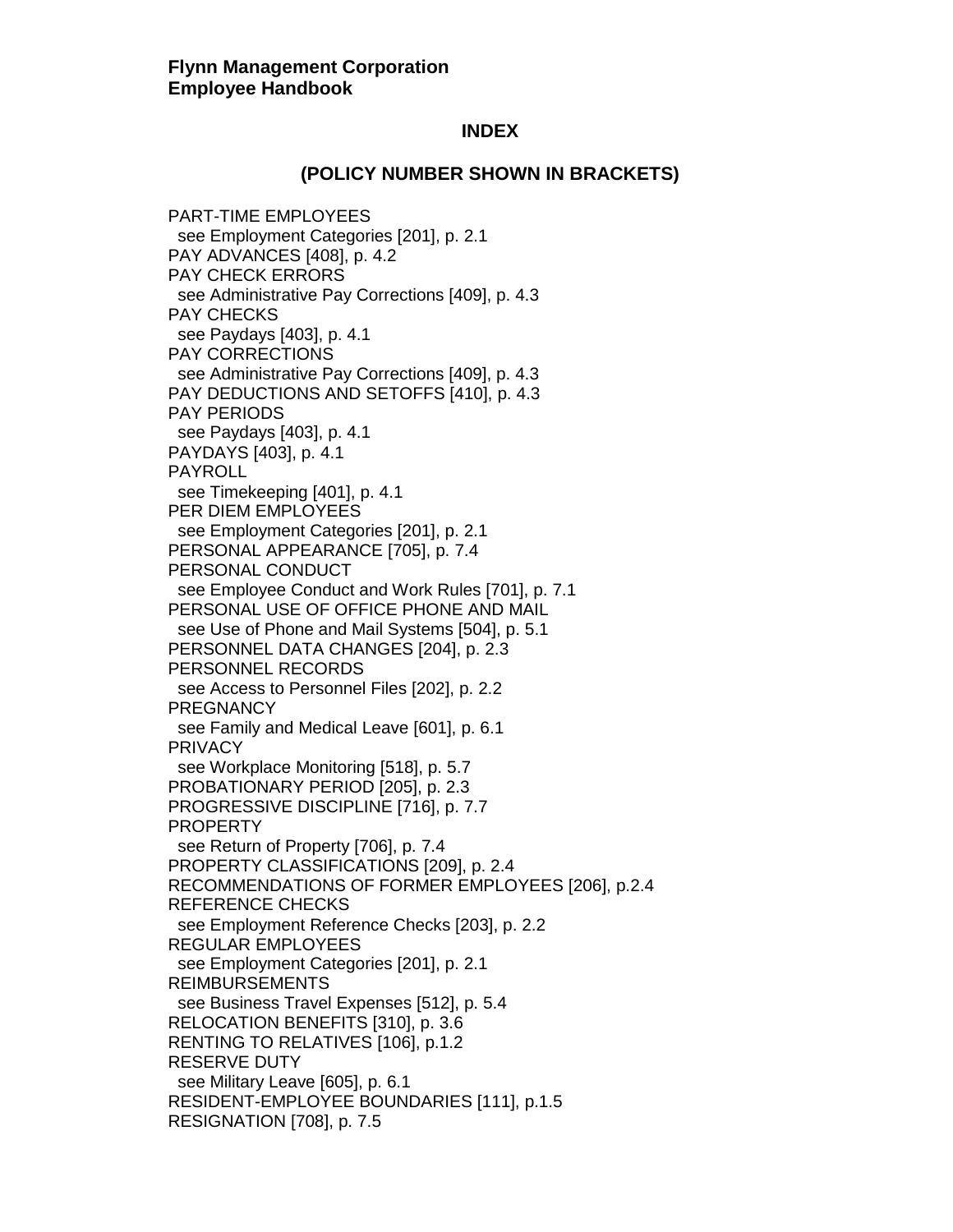#### **(POLICY NUMBER SHOWN IN BRACKETS)**

RESIGNATION see Employment Termination [405], p. 4.2 RETIREMENT PLAN see 401(k) Savings Plan [320], p. 3.9 RETIREMENT see Employment Termination [405], p. 4.2 RETURN OF PROPERTY [706], p. 7.4 RULES OF CONDUCT see Employee Conduct and Work Rules [701], p. 7.1 SAFETY [501], p. 5.1 **SAFETY**  see Workplace Violence Prevention [522], p. 5.9 SAVINGS PLAN see 401(k) Savings Plan [320], p. 3.9 SECURITY INSPECTIONS [710], p. 7.5 **SECURITY**  see Visitors in the Workplace [514], p. 5.5 SEVERANCE PAY [407], p. 4.2 SEXUAL AND OTHER UNLAWFUL HARASSMENT [703], p. 7.2 SICK LEAVE BENEFITS [307], p. 3.4 SMOKING [505], p. 5.2 **SOFTWARE**  see Computer and E-mail Usage [516], p. 5.5 SOLICITATION [712], p. 7.6 SUGGESTION PROGRAM [806], p. 8.1 **SUGGESTIONS**  see Suggestion Program [806], p. 8.1 SURVEILLANCE, VIDEO see Workplace Monitoring [518], p. 5.7 **SUSPENSIONS**  see Progressive Discipline [716], p. 7.7 **TARDINESS**  see Attendance and Punctuality [704], p. 7.3 TELECOMMUTING [520], p. 5.7 TELECOMMUNTING AGREEMENT see Telecommuting [520], p. 5.8 TELEPHONE, PERSONAL USE OF see Use of Phone and Mail Systems [504], p. 5.1 TEMPORARY EMPLOYEES see Employment Categories [201], p. 2.1 TERMINATION OF EMPLOYMENT see Employment Termination [405], p. 4.2 see Resignation [708], p. 7.5 TERMINATION PAY see Severance Pay [407], p. 4.2 THREATS see Workplace Violence Prevention [522], p. 5.9 TIME CARDS see Timekeeping [401], p. 4.1